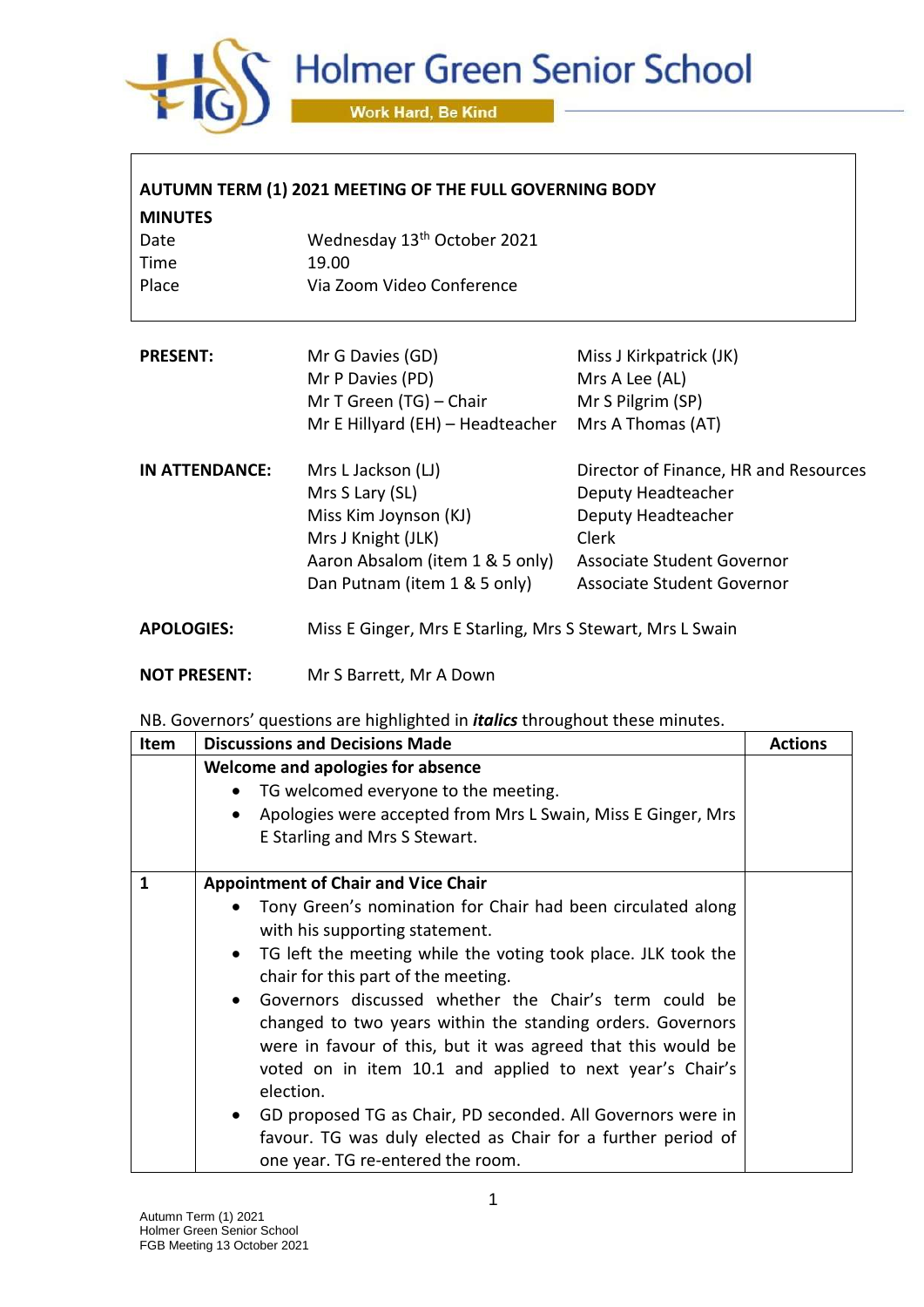| Item           | <b>Discussions and Decisions Made</b>                                                                                                    | <b>Actions</b> |
|----------------|------------------------------------------------------------------------------------------------------------------------------------------|----------------|
|                | No nominations had been received for Vice Chair.                                                                                         |                |
|                | In the absence of volunteers and having already resigned his<br>$\bullet$<br>role as Chair of FPH&S, PD offered to stand as Vice Chair.  |                |
|                | PD left the room while voting took place.<br>$\bullet$                                                                                   |                |
|                | TG proposed PD as Vice Chair, SP seconded. All Governors in<br>$\bullet$                                                                 |                |
|                | favour. PD was duly elected as Vice Chair for a period of one                                                                            |                |
|                | year. PD re-entered the room.                                                                                                            |                |
|                |                                                                                                                                          |                |
| $\overline{2}$ | <b>Notification of Any Other Business</b>                                                                                                |                |
|                | None                                                                                                                                     |                |
| 3              | Declarations of Interest against this agenda                                                                                             |                |
|                | EH: Secondment with Buckinghamshire Council (1 day/week)                                                                                 |                |
| 4              | Minutes of the July Meeting and Matters Arising                                                                                          |                |
|                | There were no comments. Governors approved the Minutes.                                                                                  |                |
|                | <b>Actions</b>                                                                                                                           |                |
|                | Inclusiveness KPIs: One suggestion had been submitted from a                                                                             |                |
|                | Governor (proportion of staff employed).                                                                                                 |                |
|                | Dog policy: EH pulled out the words 'therapy' and 'assistance'<br>$\bullet$                                                              |                |
|                | and replaced with just 'dog'.                                                                                                            |                |
|                | Enrichment: The report was checked. The activities listed did<br>$\bullet$<br>go ahead, but there were fewer of them. Some took place in |                |
|                | the Autumn term before lockdown.                                                                                                         |                |
|                | Equalities: EH is working on KPIs for the School Improvement<br>٠                                                                        |                |
|                | Plan. Blind interviewing for posts is taking place.                                                                                      |                |
|                | GovernorHub: Governors had not engaged in the trial,                                                                                     |                |
|                | therefore it was felt there was not enough interest to proceed.                                                                          |                |
|                | Location of meetings: Governors generally preferred remote                                                                               |                |
|                | meetings, the Covid situation is still in flux and the new                                                                               |                |
|                | meeting room is not yet complete to make a hybrid version                                                                                |                |
|                | possible. TG reported hybrid meetings have not worked well.                                                                              |                |
|                | Therefore, meeting locations will be decided individually,                                                                               |                |
|                | nearer to the time.                                                                                                                      |                |
| 5              | <b>Head Student Report</b>                                                                                                               |                |
|                | This item was discussed after item 1.                                                                                                    |                |
|                | Dan Putnam and Aaron Absalom (Associate Student                                                                                          |                |
|                | Governors) introduced themselves.                                                                                                        |                |
|                | TG welcomed the students and thanked them for their helpful                                                                              |                |
|                | and comprehensive Head Student report.                                                                                                   |                |
|                | There were no Governor questions or comments.                                                                                            |                |
|                | The students left the meeting at 19.13.                                                                                                  |                |
|                |                                                                                                                                          |                |
|                |                                                                                                                                          |                |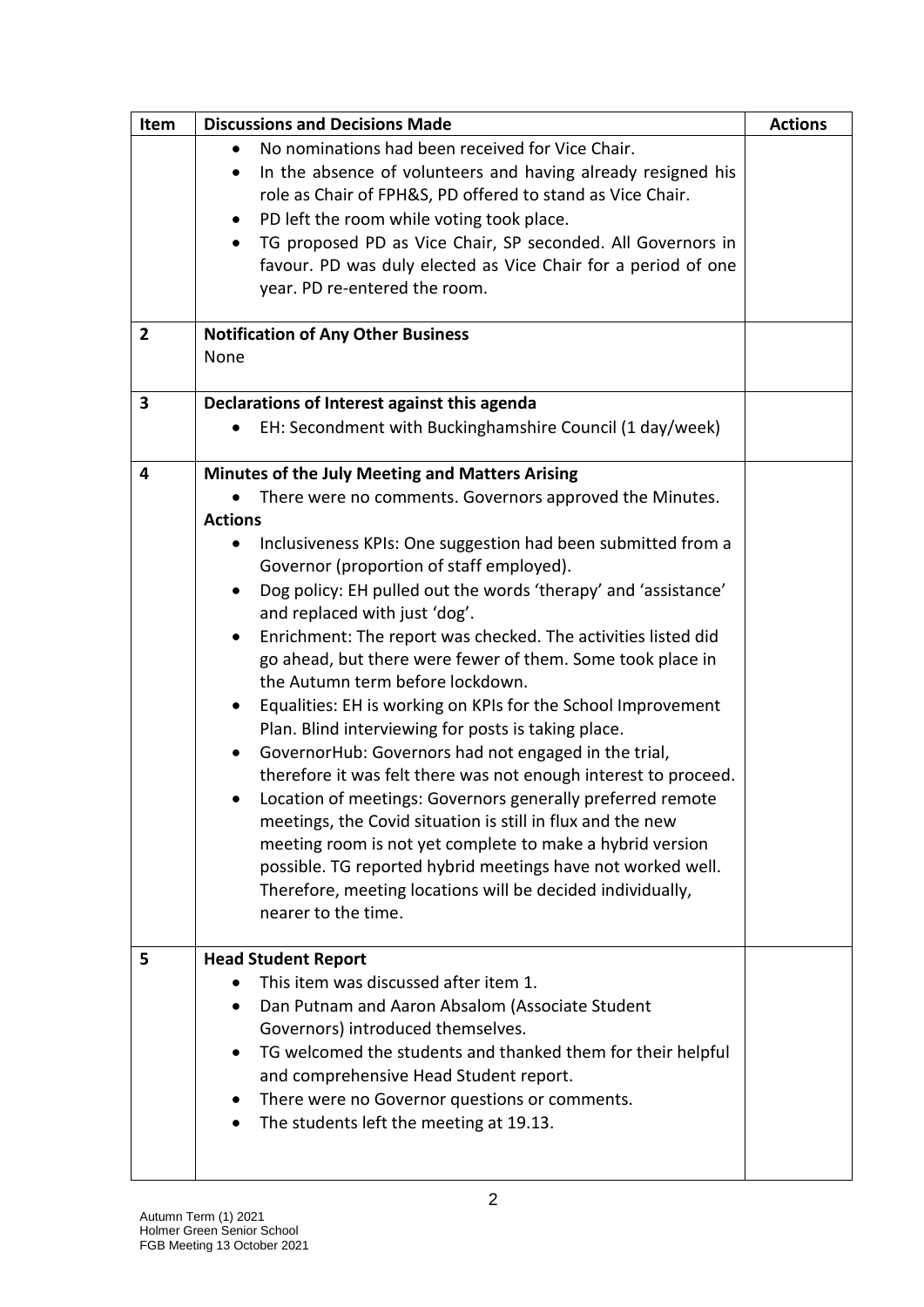| Item                    | <b>Discussions and Decisions Made</b>                                  | <b>Actions</b> |
|-------------------------|------------------------------------------------------------------------|----------------|
| 6                       | <b>Governor Membership</b>                                             |                |
|                         | TG reported:                                                           |                |
|                         | Fiona Kiss has resigned as Governor.                                   |                |
|                         | Alex Down has not been contactable and has been absent                 |                |
|                         | from Governor meetings without apology for more than six               |                |
|                         | months. Governors agreed that his office should therefore be           |                |
|                         | vacated. <i>LI to inform Alex Down</i> .                               | IJ             |
|                         | Paul Davies has resigned from the FPH&S Committee.                     |                |
|                         | Therefore, a new Chair is sought. Fiona Kiss was also a                |                |
|                         | member, so further members are sought to ensure meetings               |                |
|                         | are quorate.                                                           |                |
|                         | EH reported that 3 applications for Governor roles had been            |                |
|                         | made, one of which seemed particularly positive on paper and           |                |
|                         | may be a suitable candidate for the FPH&S Committee.                   |                |
|                         | Another requested involvement as a 'virtual governor' as they          |                |
|                         | live further away, however Governors agreed that it was not            |                |
|                         | really possible to be an effective Governor without school             |                |
|                         | visits in person, nor in the spirit of governance, so this             | EH/TG          |
|                         | application would not be pursued. TG/EH to arrange a                   |                |
|                         | discussion with those candidates who may be suitable.                  |                |
|                         | There were no further volunteers at this stage for FPH&S.              |                |
|                         | A Committee Chair will be appointed at the next meeting.               |                |
| $\overline{\mathbf{z}}$ | <b>STRATEGIC PLANNING</b>                                              |                |
| 7.1                     | <b>Report of Headteacher and SEF</b>                                   |                |
|                         | EH had circulated his report and highlighted:                          |                |
|                         | <b>Results</b>                                                         |                |
|                         | Grading process was very different. Previous cohort                    |                |
|                         | performance was taken into consideration and the 5+ and 4+             |                |
|                         | figures were not too different to previous results.                    |                |
|                         | Next summer exams will return unless Covid gets in the way.            |                |
|                         | Sixth Form are performing well academically.                           |                |
|                         | <b>School Self Evaluation</b>                                          |                |
|                         | All areas have been scored '1' except Quality of Education.            |                |
|                         | This is the main area of focus this year: Improving student            |                |
|                         | attitudes to learning in class and getting evidence for this.          |                |
|                         | SL is working on coaching for teachers, including some video           |                |
|                         | software to help improve good teaching practice and increase           |                |
|                         | the proportion of staff teaching at outstanding level.                 |                |
|                         | An 'Outstanding' from Ofsted is unlikely to be achieved                |                |
|                         | without Quality of Education being outstanding.                        |                |
|                         | $Q$ – SP: Is the gender gap particularly relevant here?                |                |
|                         | $A$ – EH: If 25 lessons of quality teaching are given to every student |                |
|                         | every week, the positive impact will be felt by                        |                |
|                         | boys/girls/SEND/disadvantage alike. Quality teaching is key.           |                |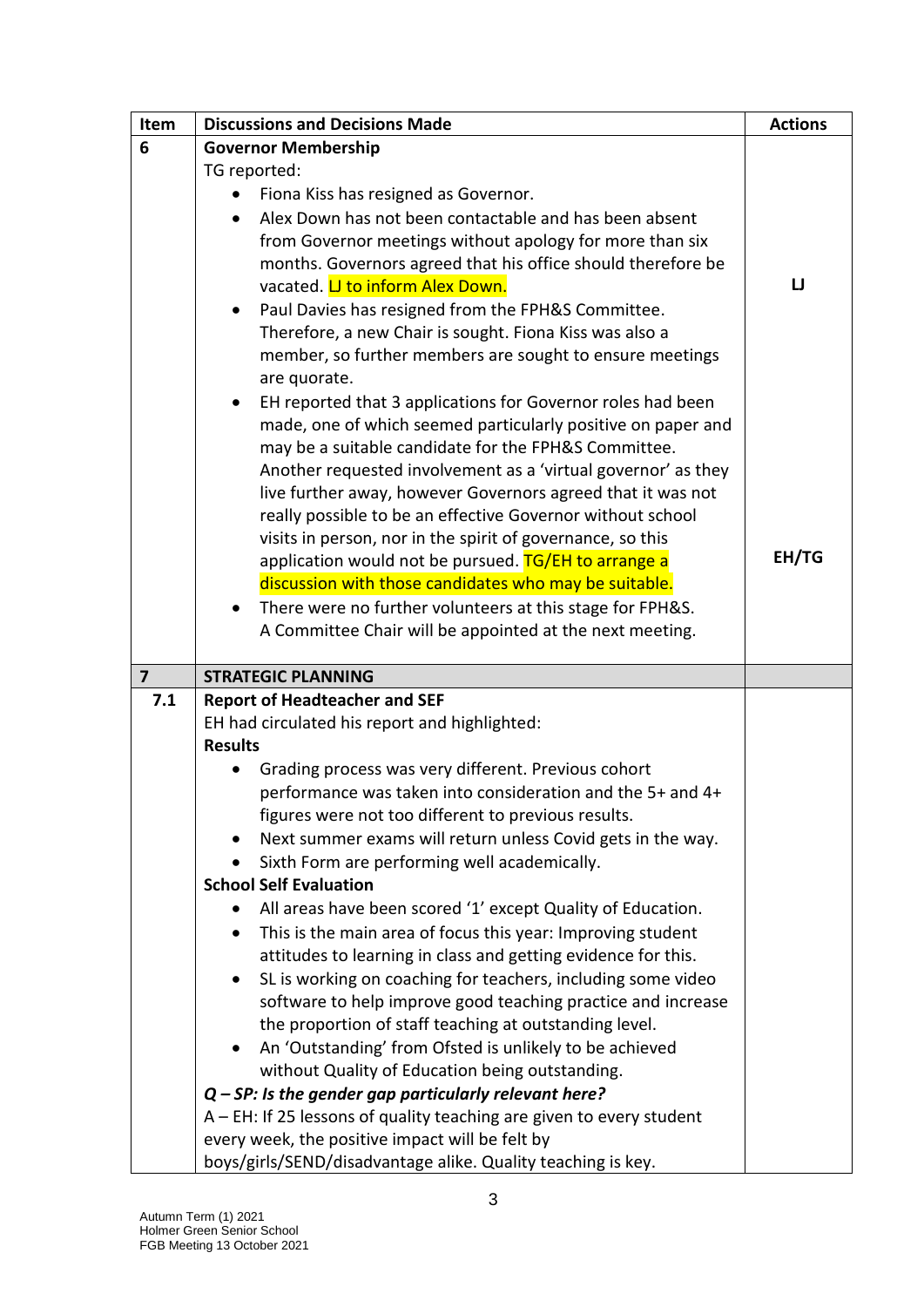| Item           | <b>Discussions and Decisions Made</b>                                                                                            | <b>Actions</b> |
|----------------|----------------------------------------------------------------------------------------------------------------------------------|----------------|
|                | Q - GD: Who is the DSL, as the previous member of staff is leaving?                                                              |                |
|                | A - EH: Over 15 staff have DSL training including support staff and all                                                          |                |
|                | of SLT. The CPOMS software for recording safeguarding concerns is a                                                              |                |
|                | real strength as it can pick up trends to create a picture. Sometimes                                                            |                |
|                | themes coming out can be fed into PSHE lessons.                                                                                  |                |
|                | There were no further questions on the Headteacher's Report.<br>$\bullet$                                                        |                |
|                | LJ had also circulated information just published about                                                                          |                |
|                | Teachers Pay, confirming a pay freeze for all except the lowest                                                                  |                |
|                | levels. This has only a tiny impact on the school budget.                                                                        |                |
|                | Governors approved Teachers Pay on this basis.                                                                                   |                |
|                |                                                                                                                                  |                |
| 7.2            | <b>School Improvement Planning</b>                                                                                               |                |
|                | EH highlighted:                                                                                                                  |                |
|                | The last published data was in 2019 apart from EBacc entries                                                                     |                |
|                | and destinations.                                                                                                                |                |
|                | Targets for 2021 have been generated with the help of the                                                                        |                |
|                | Fischer Family Trust.                                                                                                            |                |
|                | A slimmed version of the School Improvement Plan and the 3-                                                                      |                |
|                | 5 Year Plan was circulated and now requires approval.                                                                            |                |
|                | $Q$ – JK: How will Leadership be measured as Outstanding?                                                                        |                |
|                | A - EH: The Ofsted criteria are used, eg progress measures above<br>average for all students, attendance above national average. |                |
|                |                                                                                                                                  |                |
|                | $Q$ – JK: What are the curriculum achievement measures?                                                                          |                |
|                | A - EH: The % of 4+ and 7+ grades in each subject area.                                                                          |                |
|                | Governors approved the School Improvement Plan for 2021-                                                                         |                |
|                | 22 and the 3-Year plan for 2020-2025.                                                                                            |                |
| 8              | <b>COMMITTEE REPORTS</b>                                                                                                         |                |
| 8.1            | Finance, Premises, Health & Safety                                                                                               |                |
|                | Minutes had been circulated.                                                                                                     |                |
|                | There were no comments.                                                                                                          |                |
|                |                                                                                                                                  |                |
| 8.2            | HR Related Panels, Complaints & Student Discipline                                                                               |                |
|                | No Panels had met                                                                                                                |                |
|                |                                                                                                                                  |                |
| 9 <sup>°</sup> | <b>GOVERNOR REPORTS</b>                                                                                                          |                |
| 9.1            | <b>Chair</b>                                                                                                                     |                |
|                | TG had been into school to meet with EH and view site                                                                            |                |
|                | progress. A H&S visit will take place shortly.                                                                                   |                |
| 9.2            | Development                                                                                                                      |                |
|                | LS was not present.                                                                                                              |                |
|                |                                                                                                                                  |                |
| 9.3            | <b>SEND</b>                                                                                                                      |                |
|                | The SEND Report had been circulated. No comments.<br>٠                                                                           |                |
|                |                                                                                                                                  |                |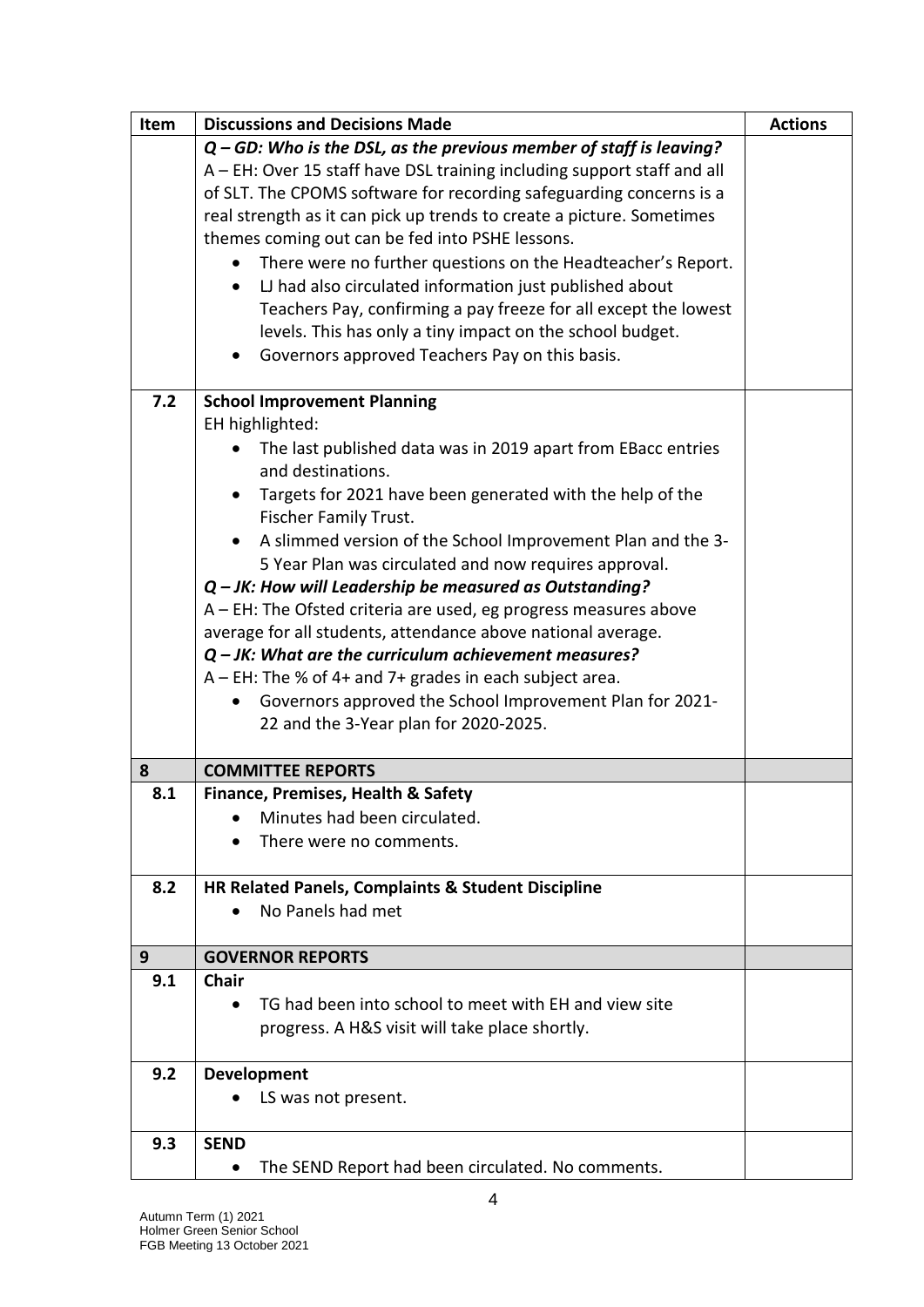| Item | <b>Discussions and Decisions Made</b>                                | <b>Actions</b> |
|------|----------------------------------------------------------------------|----------------|
|      | PD appreciated an informal conversation with KJ and was              |                |
|      | reassured by all he heard. A SEND school visit is scheduled for      |                |
|      | after half term.                                                     |                |
|      |                                                                      |                |
| 9.4  | <b>Governor Day</b>                                                  |                |
|      | Next Governor Day will be held on 9 <sup>th</sup> November, 9.20am - |                |
|      | 12.40pm at the school. Details were circulated at the back of        |                |
|      | the HT Report.                                                       |                |
|      | Governors to inform the Clerk if they would like to attend.          | Govs           |
|      |                                                                      |                |
| 10   | <b>ANNUAL REVIEWS</b>                                                |                |
| 10.1 | <b>Standing Orders</b>                                               |                |
|      | As discussed in item 1, Governors were in agreement that the         |                |
|      | Standing Orders should be changed to include a Chair's term          |                |
|      | of two years instead of one. This change will take effect from       |                |
|      | the 2022-3 Chair's election.                                         |                |
|      | No change will be made to the Standing Orders to allow for           |                |
|      | virtual school governors, as discussed in Item 6.                    |                |
|      | With the above change made, the Standing Orders were                 |                |
|      | approved for 2021-22.                                                |                |
|      |                                                                      |                |
| 10.2 | Code of Conduct for Governors (2021-22 NGA Model version)            |                |
|      | Governors discussed whether a more tailored version of the           |                |
|      | Code of Conduct was necessary but agreed that the NGA                |                |
|      | model would be best as it would be more complicated to keep          |                |
|      | a tailored version up to date.                                       |                |
|      | The Code of Conduct was agreed by all Governors.                     |                |
|      |                                                                      |                |
| 10.3 | Terms of Reference as reviewed by Committees                         |                |
|      | In the Members' Terms of Reference, the term 'Member'                |                |
|      | should be used rather than 'Governor'. <b>EH to amend this.</b>      | EH             |
|      | All Governors approved the Terms of Reference for FGB,               |                |
|      | FPH&S and Members.                                                   |                |
|      |                                                                      |                |
| 10.4 | <b>Membership of Committees, Working Groups and Governor Roles</b>   |                |
|      | A volunteer is needed to take over the role of Disadvantage          |                |
|      | Link Governor.                                                       |                |
|      | PD questioned whether there was crossover between SEND               |                |
|      | and Disadvantage, with a view to doing both together. It was         |                |
|      | agreed to keep the roles separate as it is best practice to have     |                |
|      | a link governor for each.                                            |                |
|      | EH to supply the Disadvantage job description to JLK for             | EH             |
|      | distribution. JLK to circulate this and the requirement for          | <b>JLK</b>     |
|      | members of the FPH&S Committee.                                      |                |
|      |                                                                      |                |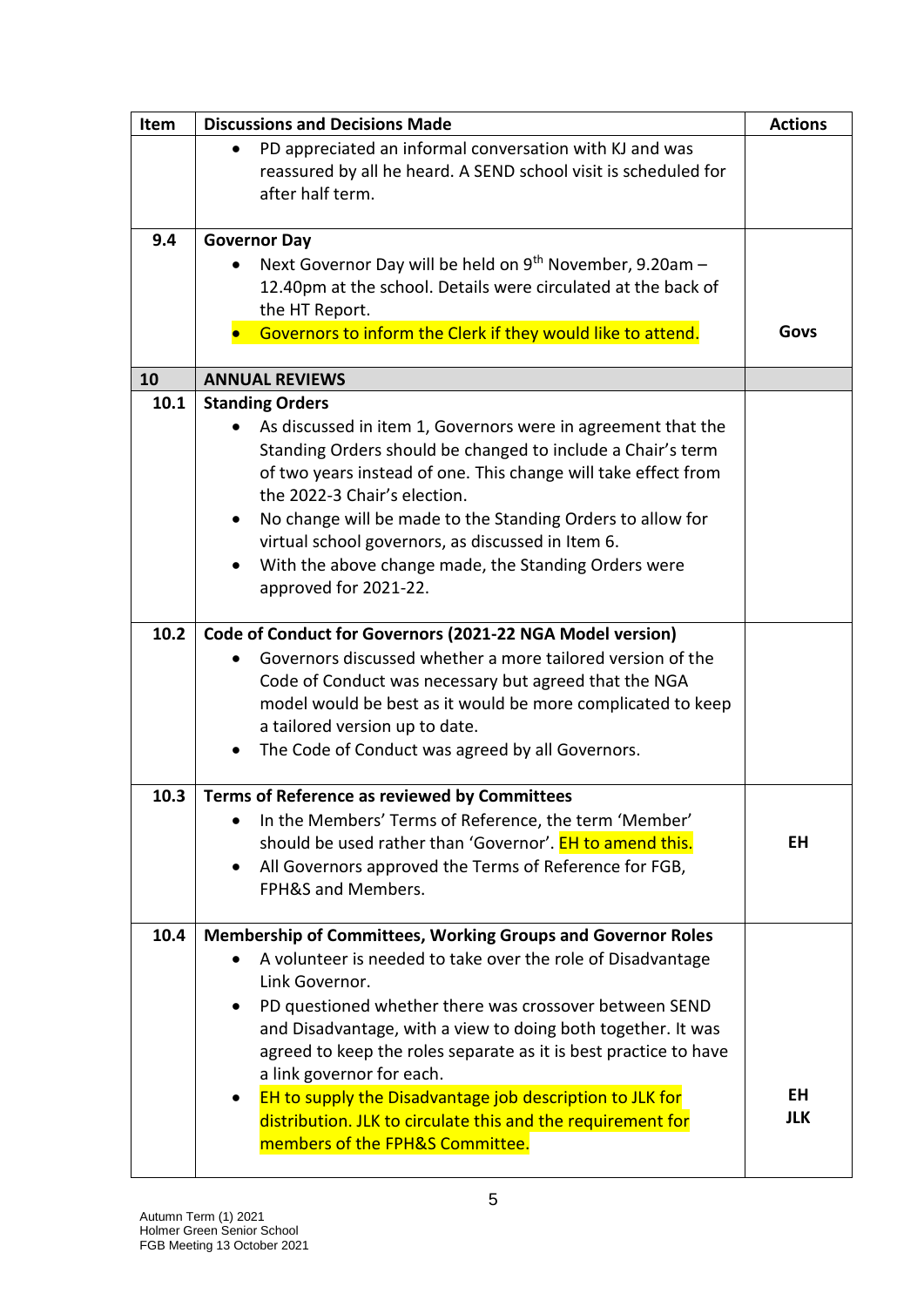| <b>Item</b> | <b>Discussions and Decisions Made</b>                                            | <b>Actions</b>  |
|-------------|----------------------------------------------------------------------------------|-----------------|
| 10.5        | Annual Review of Business, Pecuniary and Personal Interests                      |                 |
|             | Not all pecuniary interest forms have been returned. Audit is                    |                 |
|             | in after half term and these forms are a statutory requirement.                  |                 |
|             | All remaining governors to complete their pecuniary interest                     |                 |
|             | forms and supply to JLK by Friday 29th October.                                  | <b>All Govs</b> |
|             |                                                                                  |                 |
| 10.6        | <b>Governor Biographies</b>                                                      |                 |
|             | All remaining governors to complete their skills audits and                      |                 |
|             | update their biographies and supply to JLK by Friday 29th                        |                 |
|             | October.                                                                         | <b>All Govs</b> |
|             |                                                                                  |                 |
|             | <b>OTHER MATTERS</b>                                                             |                 |
| 11          | <b>Admissions 2023</b>                                                           |                 |
|             | There were no changes to the 2023 Admissions arrangements.                       |                 |
| 12          | <b>SAFEGUARDING</b>                                                              |                 |
| 12.1        | <b>KCSIE and Safeguarding Update Training</b>                                    |                 |
|             | Governors had undertaken KCSIE and Safeguarding Training                         |                 |
|             | which had been supplied as video presentations.                                  |                 |
|             | KJ to send out the link (via JLK) that is used for staff to confirm<br>$\bullet$ | ΚJ              |
|             | they have read KCSIE Part 1. All Governors to submit this                        | <b>All Govs</b> |
|             | confirmation.                                                                    |                 |
|             |                                                                                  |                 |
| 12.2        | <b>Annual Safeguarding Report</b>                                                |                 |
|             | EH reported that the Safeguarding Audit team was the same                        |                 |
|             | as previously. 2 people will come into school for a whole day                    |                 |
|             | and SP will be present for the afternoon. The audit is helpful in                |                 |
|             | highlighting progress since last year.                                           |                 |
|             |                                                                                  |                 |
| 12.3        | <b>Report from Safeguarding Governor</b>                                         |                 |
|             | The Report had been circulated.                                                  |                 |
|             | SP had met with the new Safeguarding Lead at school and<br>$\bullet$             |                 |
|             | checked the Single Central Record was up to date.                                |                 |
| 13          |                                                                                  |                 |
|             | <b>Expansion Update</b><br>LH reported:                                          |                 |
|             | Governors were given a tour of the site on 29 <sup>th</sup> September.           |                 |
|             | It has been a very busy half term with staff adapting amazingly<br>$\bullet$     |                 |
|             | well to difficult circumstances.                                                 |                 |
|             | The benefits are starting to be felt now, as parts of the site are               |                 |
|             | handed over for use. 17 new classrooms are complete as well                      |                 |
|             | as the new sports hall. They are amazing new facilities which                    |                 |
|             | feel a huge step up.                                                             |                 |
|             | Sixth form are enjoying their new study area.                                    |                 |
|             | There is a new dance studio in the Performing Arts block                         |                 |
|             |                                                                                  |                 |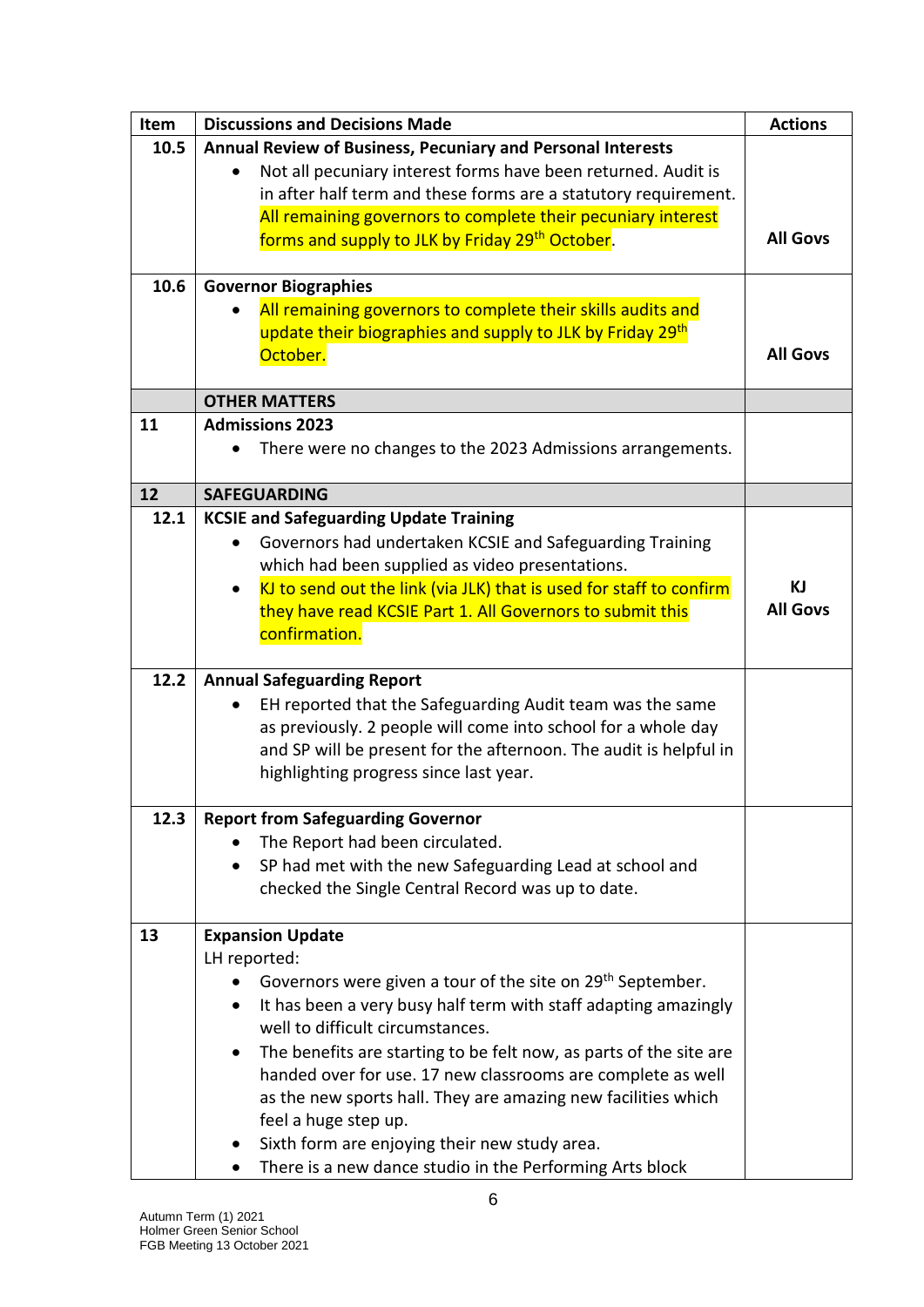| Item | <b>Discussions and Decisions Made</b>                                                                                        | <b>Actions</b> |
|------|------------------------------------------------------------------------------------------------------------------------------|----------------|
|      | where Pilates and Yoga are also held.                                                                                        |                |
|      | The new fitness suite is starting to be used, as is the new staff                                                            |                |
|      | room which is much appreciated.                                                                                              |                |
|      | The new combined SEN/Pastoral area is a huge benefit as the                                                                  |                |
|      | teams can now work together, often with the same students.                                                                   |                |
|      | After half term the new dining room will be ready. Everyone                                                                  |                |
|      | has shown great resilience in putting up with a marquee and a                                                                |                |
|      | mobile kitchen. The new kitchen and 350 seater dining hall                                                                   |                |
|      | with separate staff entrance will be a great improvement and                                                                 |                |
|      | the whole catering offer, including food, will be better.                                                                    |                |
|      | New Science labs will also be complete after half term.<br>٠                                                                 |                |
|      | Three remaining areas will be handed over by 17 December:<br>٠                                                               |                |
|      | The final Science lab, an MFL classroom and office and the<br>new Music suite including practice rooms and a recording       |                |
|      | studio.                                                                                                                      |                |
|      | GD requested a public vote of thanks to EH/LJ for taking the                                                                 |                |
|      | time to show Governors around.                                                                                               |                |
|      | TG reinforced this by thanking EH and LJ for the extra time and                                                              |                |
|      | effort they put in over the summer holidays to make sure the                                                                 |                |
|      | build happened in this timescale. Thanks also to all staff for                                                               |                |
|      | working in non-ideal conditions this term. Hopefully the                                                                     |                |
|      | fantastic new facilities will be the reward for having to put up                                                             |                |
|      | with such inconvenience.                                                                                                     |                |
|      |                                                                                                                              |                |
| 14   | <b>Term Dates 2022-2023</b>                                                                                                  |                |
|      | These had been circulated and include a 2-week half term,                                                                    |                |
|      | although EH will be asking for feedback from parents after the                                                               |                |
|      | second trial (which is this year).                                                                                           |                |
|      | Governors fully support the 2-week half term and approved<br>٠                                                               |                |
|      | the term dates for 2022-2023.                                                                                                | EH             |
|      | Transition days to be added to the term dates (these didn't<br>happen in 2021) as well as an additional Bank Holiday in July |                |
|      | for the Queen's Platinum Jubilee.                                                                                            |                |
|      |                                                                                                                              |                |
| 15   | <b>Policy Reviews and Approvals</b>                                                                                          |                |
|      | 15.1 - Staff Code of Conduct                                                                                                 |                |
|      | JK requested clarification on 6.3 - staff giving small gifts to                                                              |                |
|      | departing students. LJ to add a line 'Small gifts of appreciation                                                            |                |
|      | are acceptable'.                                                                                                             |                |
|      | JK requested consistency on page 2 re. lone working for staff.                                                               |                |
|      | JK requested some wording about protocol for calling people<br>$\bullet$                                                     |                |
|      | out of hours from personal phones. LJ to consider if this is                                                                 |                |
|      | covered elsewhere.                                                                                                           |                |
|      | There was a discussion about whether doors could be closed                                                                   |                |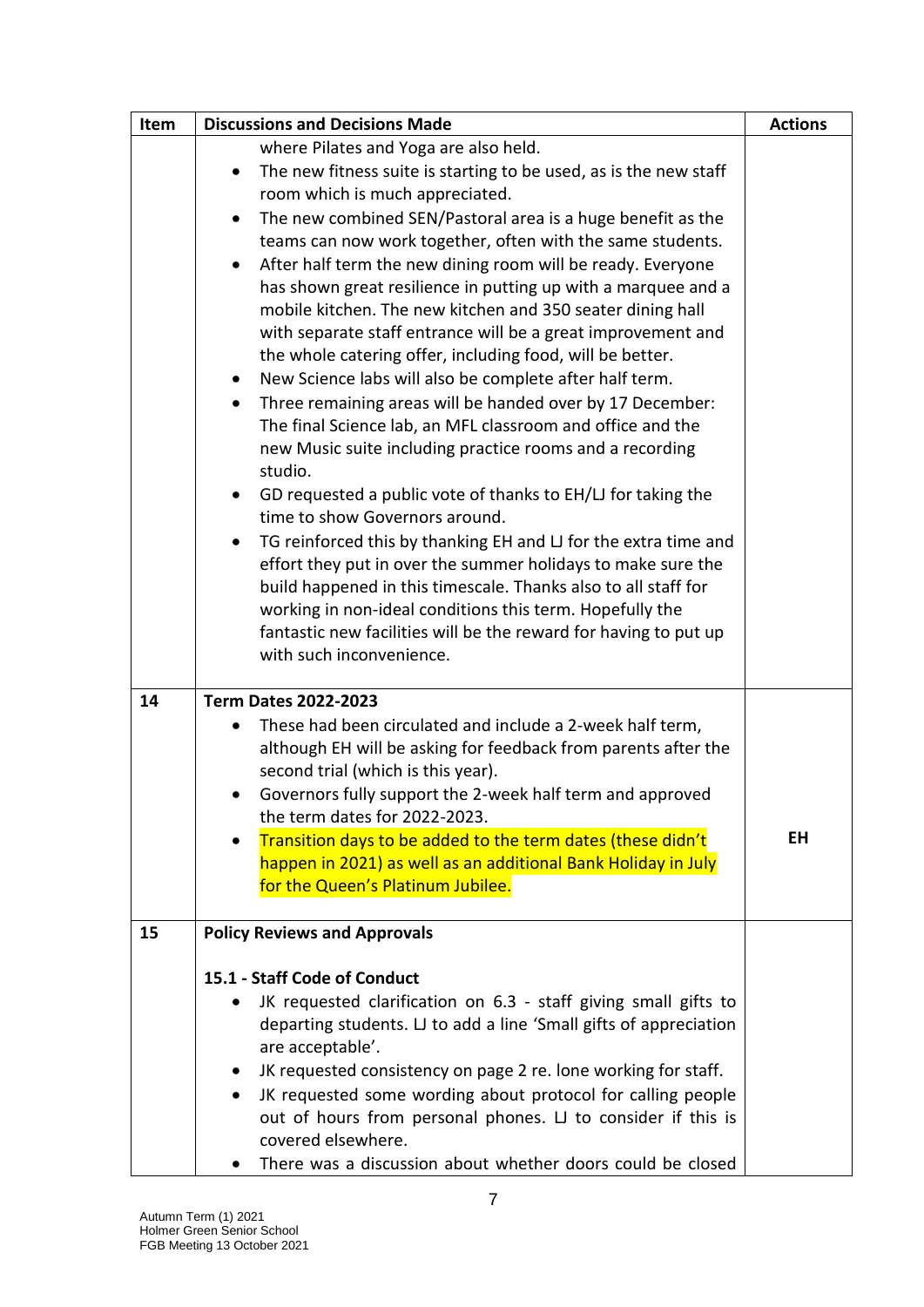| Item | <b>Discussions and Decisions Made</b>                                                                                                                                                                                                                                                                                                                                                                                                                                                                                                                                                                                                                                                                                                                                                                                                                                                  |                                 |
|------|----------------------------------------------------------------------------------------------------------------------------------------------------------------------------------------------------------------------------------------------------------------------------------------------------------------------------------------------------------------------------------------------------------------------------------------------------------------------------------------------------------------------------------------------------------------------------------------------------------------------------------------------------------------------------------------------------------------------------------------------------------------------------------------------------------------------------------------------------------------------------------------|---------------------------------|
|      | when a staff member is having a confidential conversation<br>with a student in a high traffic area, as a young person is more<br>likely to report something if they feel safe to do so. It was<br>agreed that the wording would not be changed here as<br>'should' rather than 'must' is used and it is important to<br>impress upon staff the need not to put themselves at<br>increased risk as far as possible.<br>GD asked that whistleblowing be given more prominence<br>within the policy (staff encouraged to do this).<br>GD asked that guidance about staff/pupil contact via mobile<br>phones and social media should be included in the policy. This<br>is already in the Internet Use policy, the Staff Discipline policy<br>and the Safeguarding policy, but LJ will reiterate here.<br>• This policy will be re-worked and brought to the next meeting<br>for approval. | <b>Actions</b><br>$\mathbf{U}%$ |
|      |                                                                                                                                                                                                                                                                                                                                                                                                                                                                                                                                                                                                                                                                                                                                                                                                                                                                                        |                                 |
|      | 15.2 - Lone Working Policy<br>There were no comments. The policy was approved.                                                                                                                                                                                                                                                                                                                                                                                                                                                                                                                                                                                                                                                                                                                                                                                                         |                                 |
|      |                                                                                                                                                                                                                                                                                                                                                                                                                                                                                                                                                                                                                                                                                                                                                                                                                                                                                        |                                 |
|      | 15.3 - Investment Policy                                                                                                                                                                                                                                                                                                                                                                                                                                                                                                                                                                                                                                                                                                                                                                                                                                                               |                                 |
|      | • AT asked if there was a Governor sign-off on Investments.                                                                                                                                                                                                                                                                                                                                                                                                                                                                                                                                                                                                                                                                                                                                                                                                                            |                                 |
|      | Interest rates are currently so low that it is not worth the<br>$\bullet$<br>admin cost of moving money. However, it was agreed that in<br>principle, a change in investments will be referred to the<br>FPH&S Committee. Funds can only be used in agreement with<br>the budget signed off by Governors and according to audit<br>rules.                                                                                                                                                                                                                                                                                                                                                                                                                                                                                                                                              |                                 |
|      | It was agreed that the Auditors will be asked to check the                                                                                                                                                                                                                                                                                                                                                                                                                                                                                                                                                                                                                                                                                                                                                                                                                             |                                 |
|      | policy and consider adding a clarification on this point.<br>The policy was approved subject to this addition.                                                                                                                                                                                                                                                                                                                                                                                                                                                                                                                                                                                                                                                                                                                                                                         | IJ                              |
|      | 15.4 - Governors' Allowances                                                                                                                                                                                                                                                                                                                                                                                                                                                                                                                                                                                                                                                                                                                                                                                                                                                           | $\mathsf{LJ}$                   |
|      | Standard claim form to be added as an appendix.                                                                                                                                                                                                                                                                                                                                                                                                                                                                                                                                                                                                                                                                                                                                                                                                                                        |                                 |
|      | The policy was approved subject to this addition.                                                                                                                                                                                                                                                                                                                                                                                                                                                                                                                                                                                                                                                                                                                                                                                                                                      |                                 |
|      | 15.5 - Fraud Policy                                                                                                                                                                                                                                                                                                                                                                                                                                                                                                                                                                                                                                                                                                                                                                                                                                                                    |                                 |
|      | Formatting issues to be tidied up.                                                                                                                                                                                                                                                                                                                                                                                                                                                                                                                                                                                                                                                                                                                                                                                                                                                     | $\Box$                          |
|      | The policy was approved subject to this change.                                                                                                                                                                                                                                                                                                                                                                                                                                                                                                                                                                                                                                                                                                                                                                                                                                        |                                 |
|      | 15.6 - Capitalisation Policy                                                                                                                                                                                                                                                                                                                                                                                                                                                                                                                                                                                                                                                                                                                                                                                                                                                           |                                 |
|      | There were no comments. The policy was approved.                                                                                                                                                                                                                                                                                                                                                                                                                                                                                                                                                                                                                                                                                                                                                                                                                                       |                                 |
|      |                                                                                                                                                                                                                                                                                                                                                                                                                                                                                                                                                                                                                                                                                                                                                                                                                                                                                        |                                 |
|      | 15.7 - Anti Bribery & Corruption                                                                                                                                                                                                                                                                                                                                                                                                                                                                                                                                                                                                                                                                                                                                                                                                                                                       |                                 |
|      | There were no comments. The policy was approved.                                                                                                                                                                                                                                                                                                                                                                                                                                                                                                                                                                                                                                                                                                                                                                                                                                       |                                 |